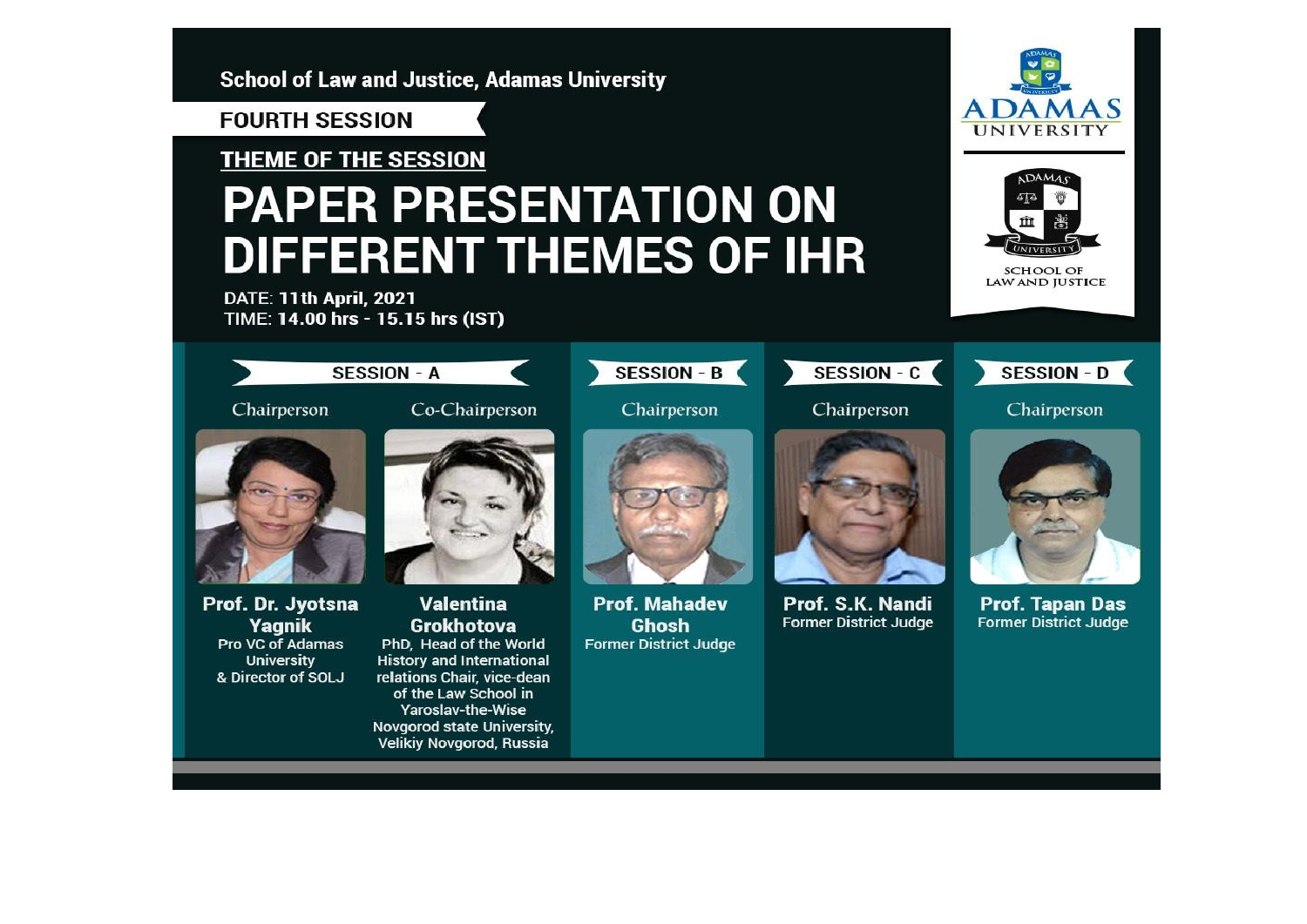| <b>Technical Session - 4</b><br><b>Paper Presentation on Different Themes of IHR</b><br>Parallel Sessions from $14:00 - 15:15$ |                      |                                          |                                                                                                                                                                                                                                                                                                                                               |                                                                                                                                                                                                                                                                                                                                              |                                                                                                                                                                                                                                                                                                                                                                                     |                                                                                                                                                                                                                                                                                                                            |  |  |  |
|--------------------------------------------------------------------------------------------------------------------------------|----------------------|------------------------------------------|-----------------------------------------------------------------------------------------------------------------------------------------------------------------------------------------------------------------------------------------------------------------------------------------------------------------------------------------------|----------------------------------------------------------------------------------------------------------------------------------------------------------------------------------------------------------------------------------------------------------------------------------------------------------------------------------------------|-------------------------------------------------------------------------------------------------------------------------------------------------------------------------------------------------------------------------------------------------------------------------------------------------------------------------------------------------------------------------------------|----------------------------------------------------------------------------------------------------------------------------------------------------------------------------------------------------------------------------------------------------------------------------------------------------------------------------|--|--|--|
| <b>Date</b>                                                                                                                    | <b>Time</b><br>(IST) | Name of<br>The<br><b>Session</b>         | <b>Chairperson and Faculty</b><br>Coordinator<br>[Session 4 A]                                                                                                                                                                                                                                                                                | <b>Chairperson and</b><br><b>Faculty Coordinator</b><br>[Session $4B$ ]                                                                                                                                                                                                                                                                      | <b>Chairperson and Faculty</b><br>Coordinator<br>[Session 4 C]                                                                                                                                                                                                                                                                                                                      | <b>Chairperson and</b><br><b>Faculty Coordinator</b><br>[Session $4$ D]                                                                                                                                                                                                                                                    |  |  |  |
| 11.04.2021                                                                                                                     | 14:00<br>15:15       | Technical<br>Session -<br>$\overline{4}$ | Prof. Dr. Jyotsna Yagnik<br>[Pro VC of Adamas University<br>& Director of SOLJ]<br>Dr. Valentina Grokhotova<br>[Ph.D, Head of the World History<br>and International relations Chair,<br>Vice Dean of the Law School in<br>Yaroslav-the-wise Novhgorod<br>State University, Velikiy                                                           | <b>Prof. Mahadev Ghosh</b><br>(Former District Judge)<br>Assisted by Mr. Shivam<br><b>Pandey</b><br>(Assistant Professor, School<br>of Law and Justice, Adamas<br>University)<br><b>PAPER PRESENTERS</b>                                                                                                                                     | Prof. S.K. Nandi (Former<br>District Judge)<br>Assisted by Mr. Nilanjan<br>Chakraborty<br>(Assistant Professor, School of<br>Law and Justice, Adamas<br>University)<br><b>PAPER PRESENTERS</b>                                                                                                                                                                                      | Prof. Tapan Das (Former<br>District Judge)<br>Assisted by Ms. Sarbani<br><b>Bhowmik</b><br>(Assistant Professor, School<br>of Law and Justice, Adamas<br>University)<br><b>PAPER PRESENTERS</b>                                                                                                                            |  |  |  |
|                                                                                                                                |                      |                                          | Novgorod, Russia<br>Assisted by Ms. Jayita<br><b>Moulick</b><br>(Assistant Professor, School of<br>Law and Justice, Adamas<br>University)<br><b>PAPER PRESENTERS</b><br>Ms. Guseva Nina<br>1.<br><b>Aleksandrovna</b><br>[Student, Vitus Bering Kamchatka<br>State University, Russia]<br>Dr. Aneesh V. Pillai<br>2.<br>[Assistant Professor, | Ms. Bezborodova Julia<br>1.<br><b>Aleksandrova</b><br>[Student, Vitus Bering]<br>Kamchatka State University,<br>Russia]<br>2. Dr. Kaumudhi Challa<br>[Assistant Professor,<br>Hidayatullah National Law<br>University]<br>Ms. Shraddha Rajput<br>3.<br><b>Bhausingh</b><br>[Assistant Professor,<br>Hidayatullah National Law<br>University] | 1. Mr. Egor Antipin<br>[Student, People's Friendship<br>University of Russia, Moscow]<br>2. Dr. Abhijit Bhattacharjee<br>[Assistant Professor,<br>Jalpaiguri Law College]<br>3. Ms. Kasturi Sharma<br>[Research Scholar, Royal Global<br>University, Guwahati]<br>4. Ms. Tamasi Biswas<br>[Student, Adamas University]<br>5. Mr. Biplab Majumdar<br>[Student, Kingston Law College] | Ms. Subbotina Alina<br>1.<br>[Student, Yaroslav-the-Wise<br>Novgorod State University]<br>Ms. Apeksha Kumari<br>2.<br>[Assistant Professor,<br>Faculty of Law, University of<br>Delhi]<br>3.<br>Ms. Arunima Shastri<br>[Research Scholar at<br><b>Gujarat National Law</b><br>University, Gandhinagar]<br>Ms. Aparna Singh |  |  |  |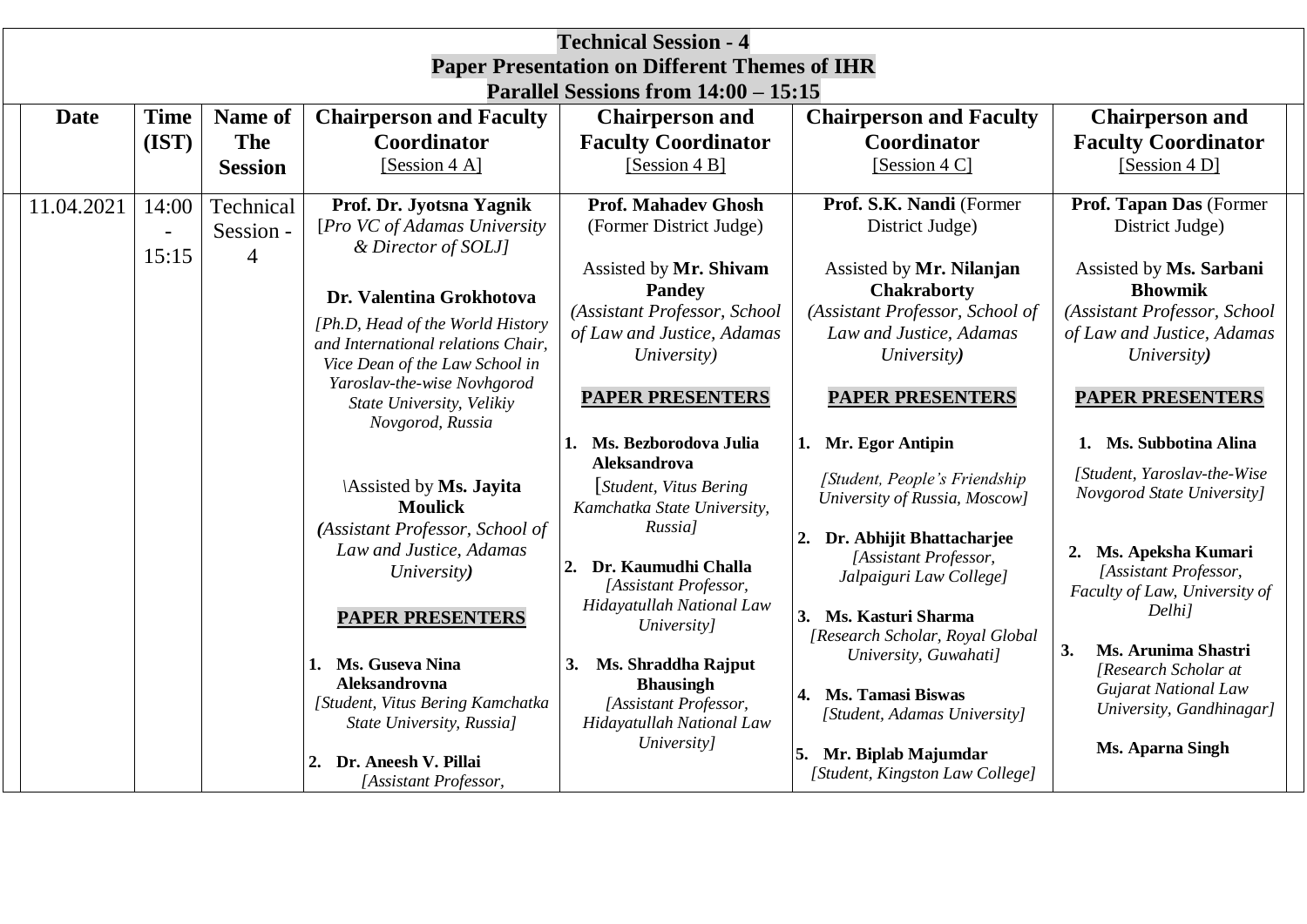| School of Legal Studies, Cochin<br>University of Science and<br>Technology, Cochin University]                | <b>Ms. Sanchita Tewari</b><br>4.<br>[Research Scholar, NUSRL,<br>Ranchi]              | 6. Ms. Aparimita Pandey<br>[Student, Banasthali Vidyapeeth]                               | [Research Scholar,<br>National Law university,<br>Odisha]                                           |
|---------------------------------------------------------------------------------------------------------------|---------------------------------------------------------------------------------------|-------------------------------------------------------------------------------------------|-----------------------------------------------------------------------------------------------------|
| 3. Ms.Joanna Shireen Sarkar<br>[Advocate, Justice Solutions]<br>Kolkata]                                      | Ms. Shweta Shukla<br>5.<br>[Student, Vivekanada Institute<br>of Professional Studies] | 7. Mr. Nilanjan Chakraborty<br>[Assistant Professor, School of<br>Law and Justice, Adamas | 4. Ms. Purbita Das<br>[Ph.D Scholar, Adamas<br>University]                                          |
| Ms. Swati Mohapatra<br>4.<br>Mr. Yogesh Mishra<br>Ms. Lipsa Dash<br>[Assistant Professors, KIIT School  7.    | 6. Ms. Alisha Syali<br>[Student, Amity Law School]<br><b>Ms. Anindita Sarkar</b>      | University]                                                                               | Mr. Mridutpal<br>Bhattacharyya<br>[ Deputy Chief Innovation<br>Officer & Junior Research            |
| of Law, KIIT University]<br>5. Ms. Anjali Yadav                                                               | [Research Scholar,<br>Adamas University]<br>Mr. Shivam Pandey<br>8.                   | <b>Google Meet Link - To join the</b><br>meeting on Google Meet, click                    | Analyst, Indian Society of<br>Artificial Intelligence & Law]<br>5. Ms. Ritika Sharma                |
| [Research Scholar, Faculty of<br>Law, University of Delhi]<br>6. Ms. Aaratrika Pandey                         | (Assistant Professor, School<br>of Law and Justice, Adamas<br>University)             | this link:<br>https://meet.google.com/cub-<br>$bpmr-cyd$                                  | [Student, UILS, Punjab<br>University, Chandigarh]                                                   |
| [Research Scholar, National<br>Law University Odisha, Cuttack]                                                |                                                                                       |                                                                                           | Ms. Adya Aditi Samal<br>6.<br>[Student,<br>Xavier Law School]                                       |
| 7. Ms. Jayita Moulick<br>[Assistant Professor, School of<br>Law and Justice, Adamas<br>University]            | Google Meet link - To join<br>the meeting on Google<br>Meet, click this link:         |                                                                                           | 7. Ms. Sarbani Bhowmik<br>[Assistant Professor, School of<br>Law and Justice, Adamas<br>University] |
| 8. Dr. Ripon Bhattacharjee<br>[HOD & Associate Professor,<br>School of Law and Justice,<br>Adamas University] | https://meet.google.com/ofr-<br>mtcf-mhm                                              |                                                                                           | <b>Google Meet Link - To join</b><br>the meeting on Google                                          |
| Mr. Subhankar Khan<br>[Visiting Faculty, School of Law<br>and Justice, Adamas University]                     |                                                                                       |                                                                                           | Meet, click this link:<br>https://meet.google.com/tnc-<br>$d$ gfw-pz $k$                            |
|                                                                                                               |                                                                                       |                                                                                           |                                                                                                     |